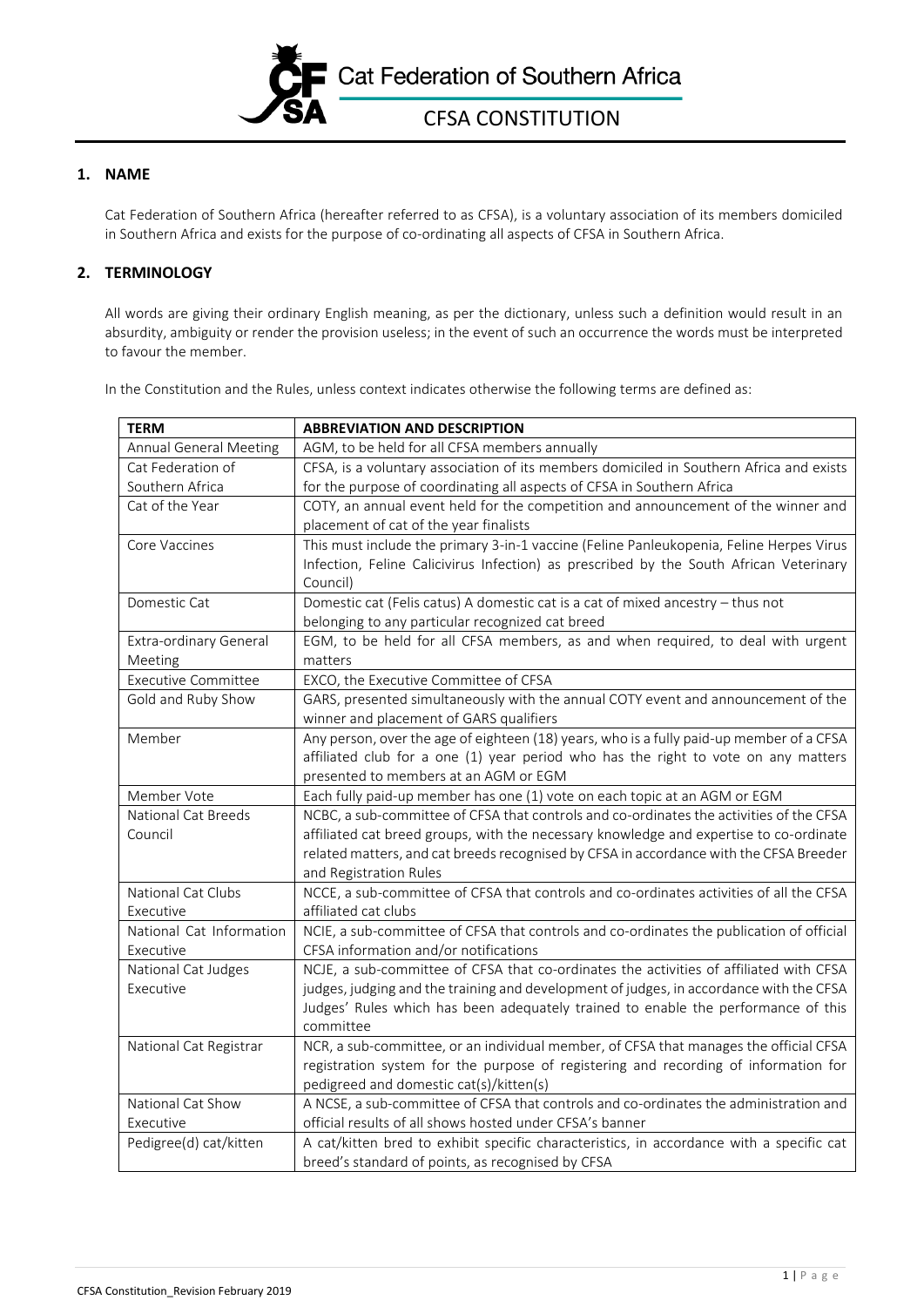

# CFSA CONSTITUTION

| Postal Vote     | A vote sent by post and/or e-mail rather than cast in person not present at the AGM or     |
|-----------------|--------------------------------------------------------------------------------------------|
|                 | <b>EGM</b>                                                                                 |
| Proxy Vote      | A vote cast by one person as a representative of another person not in attendance at       |
|                 | the AGM or EGM that has been authenticated appropriately                                   |
| Registrar       | The person(s) appointed to co-ordinate and administrate the registration of pedigreed      |
|                 | and domestic cat(s)/kitten(s) in their capacity as the NCR                                 |
| Registration    | The act of registering pedigreed or domestic cat(s)/kitten(s) in the CFSA registry by      |
|                 | complying with all registration requirements as set out in the CFSA Breeder and            |
|                 | <b>Registration Rules</b>                                                                  |
| Rules           | Refers to all the rules, guidelines and processes defined in official CFSA documents i.e., |
|                 | Show Rules and Guidelines, Breeder and Registration Rules, Judges', and Judging Rules,     |
|                 | etc.                                                                                       |
| Southern Africa | All territories recognised by international law as that of Southern Africa                 |
| Veterinarian    | A person duly qualified and registered with the South African Veterinary Council (SAVC)    |

## **3. OBJECTIVES AND FUNCTIONS OF CFSA**

- 3.1. Strive to operate as an innovative leader in the cat fancy.
- 3.2. Promote the health and welfare of cat(s)/kitten(s).
- 3.3. Promote the interest of pedigreed and domestic cat(s)/kitten(s).
- 3.4. Provide an efficient and accurate registration facility for registering pedigreed and domestic cat(s)/kitten(s).
- 3.5. Operate with integrity and maintain the highest standards in CFSA.
- 3.6. Manage, control and co-ordinate all the affairs of CFSA through appointed officials and/or sub-committees (including but not limited to) registration, clubs, shows, breeding, judging and administration.
- 3.7. Consider, discuss and, if deemed necessary, pass alterations, amendments, or additions to the CFSA Rules.
- 3.8. To act in matters inherent to cat(s)/kitten(s) and the ownership and/breeding of said cat(s)/kitten(s).

# **4. LEGAL STATUS**

- 4.1. CFSA is a juristic person, including all the sub-committees held in the name of CFSA, independent of all its members.
- 4.2. The association will exist despite changes in its membership (perpetual succession).
- 4.3. All property and assets held by CFSA is for its own account; members have no claim to such property and assets.
- 4.4. CFSA may acquire rights and incur obligations and sue and be sued for and by itself independent of its members.
- 4.5. The power to decide whether to enter into and/or to defend litigation involving CFSA shall vest in the EXCO of CFSA.
- 4.6. CFSA EXCO has sole discretion to enter or defend litigation involving CFSA.

# **5. MEMBERSHIP**

5.1. A CFSA member is any person who is a fully paid-up member of a CFSA affiliated club and is eighteen (18) years or older.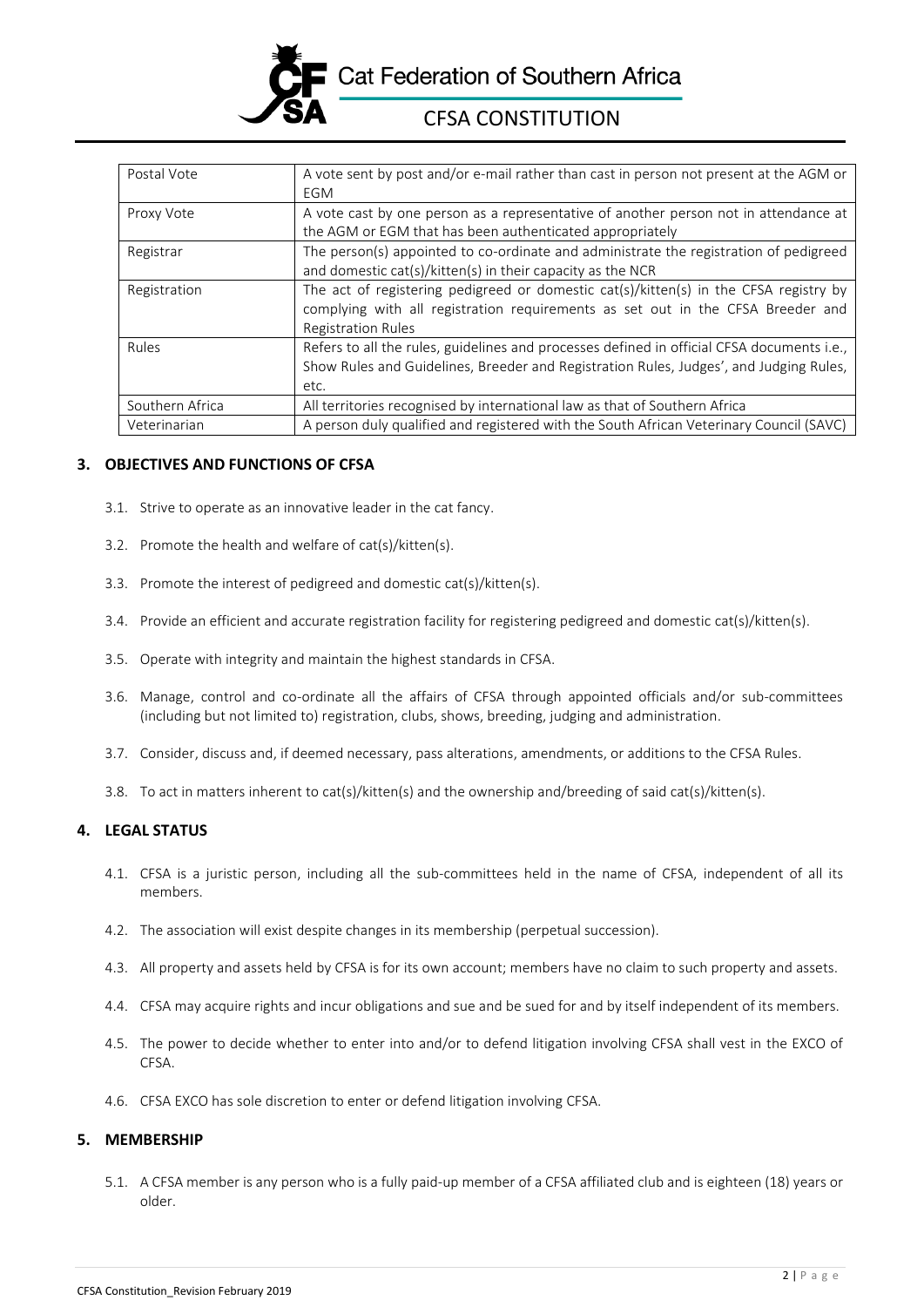

- 5.2. A CFSA member is eligible to vote at a CFSA AGM after having been a fully paid-up member of a CFSA affiliated club for a minimum period of one (1) calendar year, i.e., from January to December of any given year.
- 5.3. A CFSA member is eligible to vote at a CFSA EGM after having been a fully paid-up member of a CFSA affiliated club for a minimum period of one (1) calendar year in the preceding year and having a renewed membership in the year during which the EGM is taking place.
- 5.4. A CFSA member is eligible for election to any positions or sub-committees that the CFSA Constitution provides for, after having been a fully paid-up member of a CFSA affiliated club for a minimum period of two (2) consecutive calendar years, i.e., from January to December of any consecutive two (2) years.
- 5.5. Any fully paid-up member of a CFSA affiliated club, who is under investigation, or has been found guilty of contravening any CFSA rules and/or codes of ethics, will not be eligible for voting and/or election for any committee or position whatsoever. Any person who has previously been found guilty and banned from CFSA will never be able to hold any position within CFSA.
- 5.6. A CFSA member is liable for the payment of fees related to CFSA services rendered.
- 5.7. A CFSA member must be loyal to CFSA, and always act as a CFSA ambassador and endeavoursto abide by the CFSA Constitution and Rules.
- 5.8. Membership entitles breeders and owners to the protection provided by CFSA, insofar as: they have committed no violation in respect of the CFSA Constitution and Rules.

## **6. AGM/EGM MEETINGS**

- 6.1. All fully paid-up CFSA members, as defined in *point 5: Membership* above, may attend a CFSA AGM or EGM.
- 6.2. Only fully paid-up members, as defined in *point 5: Membership* above, are allowed to vote at a CFSA AGM or EGM.
- 6.3. The CFSA President shall preside at the CFSA AGM or EGM and in the event of a tied vote, shall have the casting vote. In the absence of the President the Chairperson will preside and will have the casting vote, in the event of a tied vote.
- 6.4. AGM:
	- 6.4.1. The AGM shall take place before the end of February annually.
	- 6.4.2. The notice convening the AGM shall be sent to all paid-up CFSA members at least thirty (30) calendar days before the date of the meeting via electronic communication.
	- 6.4.3. An AGM agenda, including all intended changes to be made at such an AGM and minutes of the previous AGM shall be sent to all paid-up CFSA members at least fourteen (14) days before the date of the AGM, via electronic communication.
- 6.5. EGM:
	- 6.5.1. EXCO may call for an EGM when a matter of urgency requires a vote.
	- 6.5.2. The notice convening the EGM (along with the matter/s of import) shall be sent to all paid-up CFSA members at least twenty-one (21) calendar days before the date of the meeting via electronic communication.
	- 6.5.3. An EGM called for by EXCO will have a fixed agenda that will be sent along with all supporting documentation to all paid-up CFSA members via electronic communication at least fourteen (14) days of such EGM.
- 6.6. Voting:
	- Matters on which will be voted includes, but is not limited to:
	- 6.6.1. EXCO election.
	- 6.6.2. Amendments to the CFSA Constitution and/or related rules of CFSA.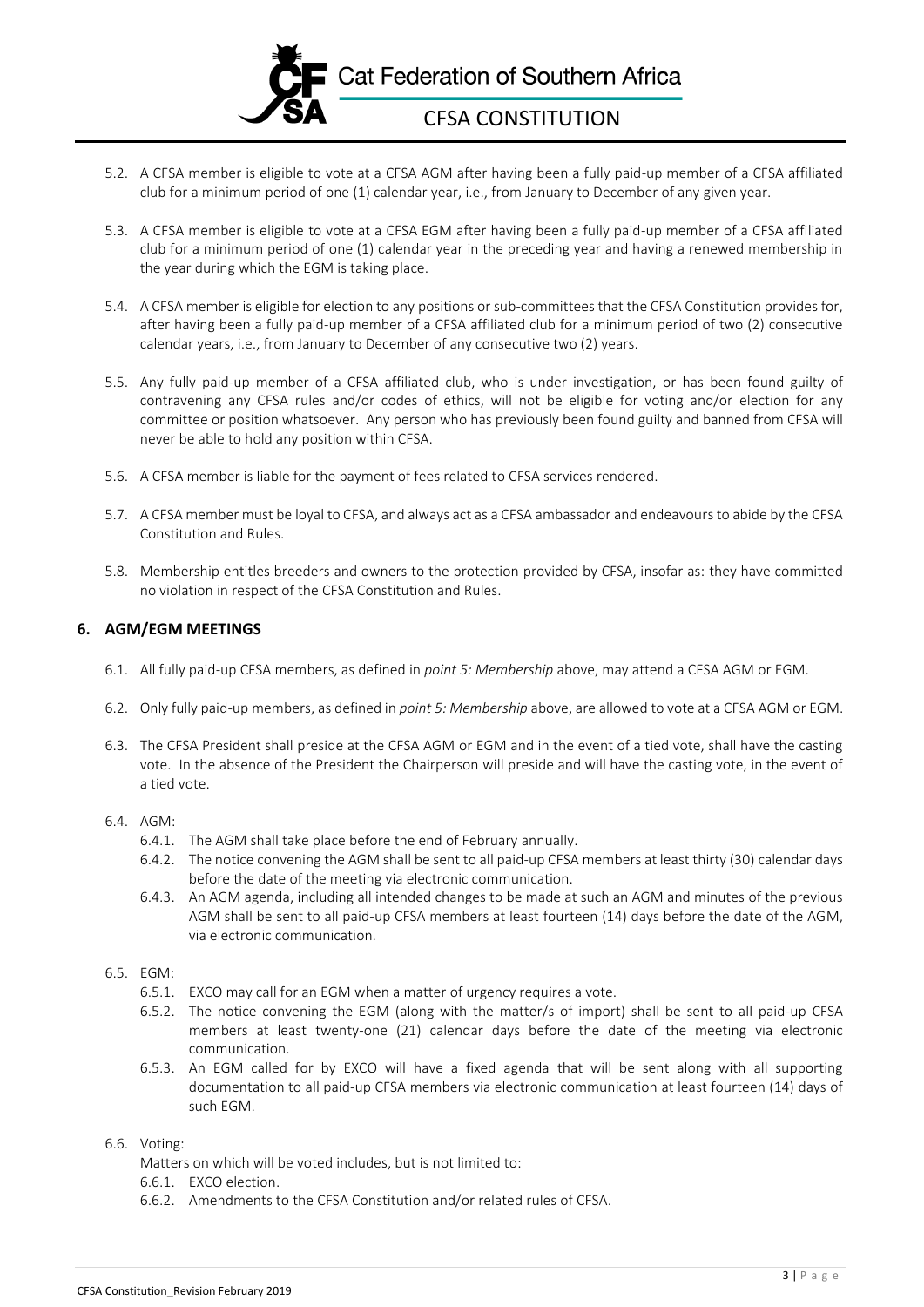

- 6.7. Voting Methods:
	- 6.7.1. Proxy and Postal Votes:

Shall be applicable to fully paid-up CFSA members, as defined in *point 5: Membership* above, unable to attend the AGM or EGM in person.

- 6.7.2. Proxy Voting Process:
	- 6.7.2.1. A fully paid-up CFSA member nominates another fully paid-up CFSA member, who will attend the AGM or EGM, by completing the Proxy Voting Form.
	- 6.7.2.2. Both the Proxy Giver and Proxy Receiver must sign the Proxy Voting Form.
	- 6.7.2.3. The completed and signed Proxy Voting Form must thereafter be submitted to the EXCO appointed Election Overseer, as indicated on the Proxy Voting Form.
	- 6.7.2.4. Providing the Proxy Voting Form has been completed and signed by both parties, either party may submit the Proxy Voting Form.
- 6.7.3. Postal Voting Process:
	- 6.7.3.1. A fully paid-up CFSA member completes and signs the Postal Voting Form.
	- 6.7.3.2. The completed and signed Postal Voting Form must thereafter be submitted to the EXCO appointed Election Overseer, as indicated on the Postal Voting Form.
- 6.7.4. Proxy and Postal Vote Verification and Processing:
	- 6.7.4.1. Proxy and Postal votes received at least forty-eight (48) hours prior to the commencement of the AGM or EGM shall be deemed valid and included upon verification, in the final vote count.
	- 6.7.4.2. The Election Overseer will acknowledge receipt of Proxy and Postal Voting Forms and check for completeness and membership validity.
- 6.7.5. Election Process at the AGM or EGM:
	- 6.7.5.1. A Vote Counting Panel will be appointed by EXCO, prior to the commencement of the AGM or EGM by means of official notice sent electronically; furthermore, such an appointed person may have no interest or associated interest in the position being voted on if the vote being called for is that of an elected official.
	- 6.7.5.2. Upon arrival at the AGM or EGM, CFSA members will be required to sign an attendance register which will be circulated by the CFSA Secretary.
	- 6.7.5.3. The Election Overseer will validate membership against the attendance register, prior to the commencement of the AGM or EGM.
	- 6.7.5.4. The Election Overseer will deposit the received Postal Voting Forms into the ballot box (kept by the Election Overseer), by counting the number of votes out before all convened members.
	- 6.7.5.5. The Election Overseer will distribute blank voting forms to each CFSA member present and eligible to vote and the received Proxy Voting Forms to the nominated Proxy Receivers.
	- 6.7.5.6. The CFSA members, present at the AGM or EGM, will cast their individual and Proxy votes (where they have been appointed) and deposit it into the ballot box kept by the Election Overseer.
	- 6.7.5.7. Once voting has closed, the Vote Counting Panel will immediately leave the AGM or EGM and proceed with counting of the votes in a private location.
	- 6.7.5.8. Once the votes have been counted and verified, the ballot box will be sealed, and the panel will select a spokesperson to announce the result to the AGM or EGM attendees.
	- 6.7.5.9. Disputes may only be raised directly after the announcement of the result at the AGM or EGM and before the closure of the AGM or EGM. A recount can only be enforced by a two-thirds majority vote of the AGM or EGM attendees.
	- 6.7.5.10.No person other than the Vote Counting Panel shall have access to the ballots and the sealed ballot box shall remain in the possession of the Election Overseer until the finalization of the AGM or EGM. EXCO may pass a motion to destroy the ballots.

# **7. PROPOSAL FOR CHANGE**

- 7.1. Proposals for change to the CFSA Constitution and/or Rules:
	- 7.1.1. Shall be called for regularly from March each year, via electronic communication to all fully paid-up CFSA members, as defined in point 5: Membership above.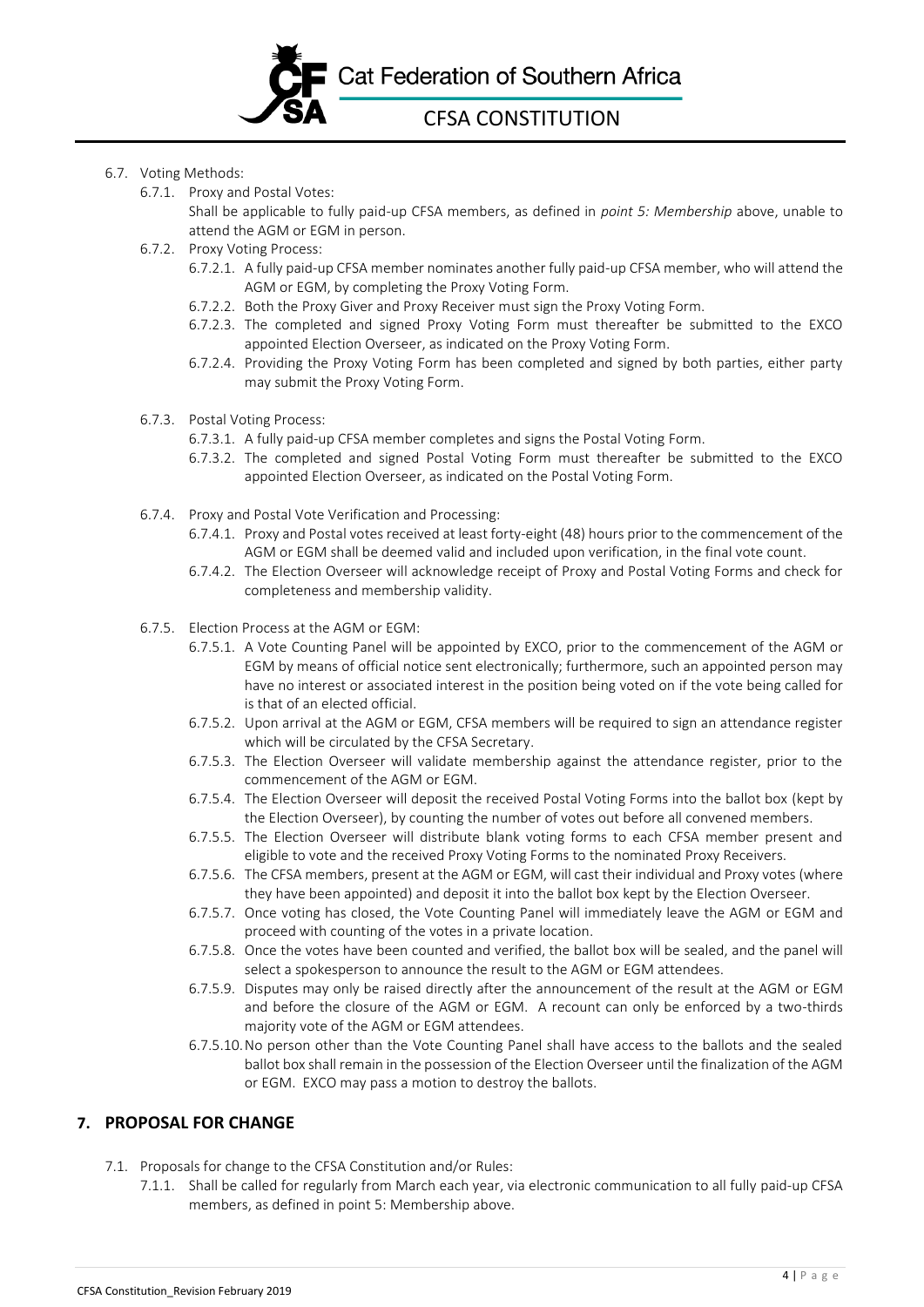

- 7.1.2. May be submitted by any fully paid-up CFSA member, as defined in *point 5: Membership* above, via the relevant CFSA sub-committee, namely: NCR, NCBC, NCJE, NCSE, NCIE or NCCE, before close of business on 31 October each year.
- 7.1.3. The CFSA sub-committees must submit all received proposals to the CFSA Secretary before midnight on 31 October each year.
- 7.1.4. May be submitted by any EXCO member, to the CFSA Secretary, before midnight on 31 October each year.
- 7.1.5. EXCO shall review and consider all received proposals during the first week of November each year.
- 7.1.6. EXCO-approved proposals will be distributed by the CFSA Secretary during the second week of November each year to the relevant CFSA sub-committees for consideration and voting by their respective subcommittee members.
- 7.1.7. The CFSA sub-committee members must submit their votes to their respective EXCO Executives, by close of business on 30 November each year.
- 7.1.8. The CFSA sub-committee's EXCO Executive must be able to supply written proof of its respective subcommittee members' votes, if required.
- 7.1.9. EXCO shall review and vote on accepted proposals during the second week of December each year.
- 7.1.10. EXCO approved proposals will be collated by the CFSA Secretary and distributed to all fully paid-up CFSA members, as defined in *point 5: Membership* above, with the AGM documentation, as defined in *point 3: Meetings*, for consideration and voting at the annual CFSA AGM or EGM.
- 7.2. CFSA Member acceptance of changes to the CFSA Constitution and/or Rules:
	- 7.2.1. Changes to the CFSA Constitution require the consent of a two-thirds of the fully paid-up CFSA members present at the AGM, as defined in *point 5: Membership* above.
	- 7.2.2. CFSA members, as defined in *point 5: Membership* above, present at the AGM, shall vote on changes to the CFSA Constitution by a show of hands.
	- 7.2.3. EXCO approved changes to CFSA Rules will be communicated for acceptance, to all fully paid-up CFSA members present at the AGM, as defined in *point 5: Membership* above.
	- 7.2.4. AGM-approved changes to the CFSA Constitution and accepted changes to CFSA Rules, shall take effect on 1<sup>st</sup> March of each year.

# **8. EXCO STRUCTURE**

- 8.1. The governance and management of CFSA shall be vested in its EXCO.
- 8.2. No EXCO member should hold more than one (1) position on EXCO at any one time. In the event of an EXCO member holding more than one (1) position at any time, said person shall only be afforded one (1) vote at EXCO meetings.
- 8.3. CFSA member-elected positions:
	- 8.3.1. A President who shall be nominated and elected by CFSA members, every four (4) years and shall remain in office for the term, or until replaced by EXCO, or until replaced by a two-thirds majority membership vote, as defined in *point 4: EXCO Election* above*.*
	- 8.3.2. A Chairperson who shall be nominated and elected by CFSA members, every four (4) years and shall remain in office for the term, or until replaced by EXCO, or until replaced by a two-thirds majority membership vote, as defined in *point 4: EXCO Election* above*.*
	- 8.3.3. A Treasurer (who shall be suitably qualified) nominated and elected by CFSA members, every four (4) years and shall remain in office for the term, or until replaced by EXCO, or until replaced by a two-thirds majority membership vote, as defined in *point 4: EXCO Election* above*.*
	- 8.3.4. A Secretary (who shall be suitably qualified) nominated and elected by CFSA members, every four (4) years and shall remain in office for the term, or until replaced by EXCO, or until replaced by a two-thirds majority membership vote, as defined in *point 4: EXCO Election* above*.*
- 8.4. In the event of the resignation of either the President, Chairperson, Treasurer or Secretary during the term of office, EXCO shall have the power to co-opt a suitable person to complete the term of office with one (1) year probation, provided due cognizance is given to previous nominations for the positions.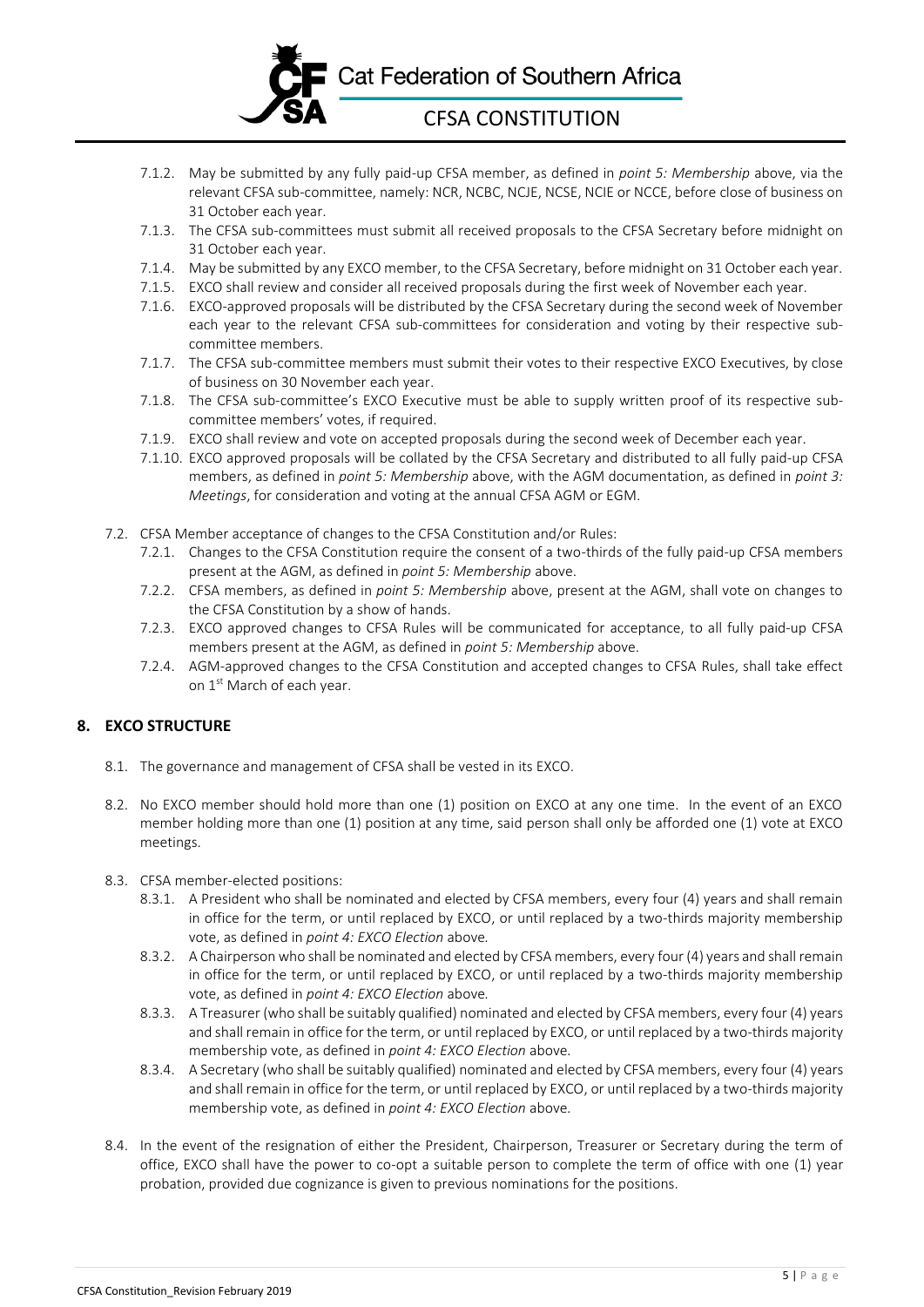

- 8.5. EXCO appointed positions:
	- 8.5.1. A Registrar who shall be appointed by EXCO, for a term of four (4) years (inclusive of a one (1) year probation period) and shall be eligible for re-appointment.
	- 8.5.2. A NCSE Executive who shall be appointed by EXCO, for a term of four (4) years (inclusive of a one (1) year probation period) and shall be eligible for re-appointment.
	- 8.5.3. A NCIE Executive who shall be appointed by EXCO, for a term of four (4) years (inclusive of a one (1) year probation period) and shall be eligible for re-appointment.
	- 8.5.4. A NCBC Executive who shall be appointed by EXCO, for a term of four (4) years (inclusive of a one (1) year probation period) and shall be eligible for re-appointment.
- 8.6. EXCO-approved positions:
	- 8.6.1. A NCJE Executive who shall be appointed by the NCJE sub-committee members, to the approval of EXCO, for a term of one (1) year and shall be eligible for re-election.
	- 8.6.2. A NCCE Executive who shall be appointed by the NCCE sub-committee members, to the approval of EXCO, for a term of one (1) year and shall be eligible for re-election.
- 8.7. Co-opted EXCO appointed positions:
	- 8.7.1. A maximum of two (2) additional members, to perform any function as is deemed necessary by EXCO, for a term of one (1) year and shall be eligible for re-appointment.
- 8.8. Fellow of CFSA:
	- 8.8.1. A Fellow of CFSA, who may be nominated by EXCO at their discretion, as deemed worthy. Criteria for this position should be length of service and dedication to CFSA. A Fellow of CFSA has the right to attend EXCO meetings but has no voting rights. This nomination must be ratified at an AGM.

# **9. EXCO OBJECTIVES**

- 9.1. To promote the health and welfare of CFSA registered pedigreed and domestic cat(s)/kitten(s).
- 9.2. To provide an efficient and accurate registering service to CFSA members.
- 9.3. To define standards for CFSA recognised cat breeds and institute rules and a code of ethics for CFSA registered breeders.
- 9.4. To institute rules and a code of ethics for CFSA judges, judging and the training and development of judges.
- 9.5. To institute rules and guidelines for the management of cat shows held under the banner of CFSA.

#### **10. EXCO MEETINGS**

- 10.1. The Chairperson shall preside at CFSA EXCO meetings and in the event of a tied vote, shall have the casting vote. In the absence of the Chairperson, the President will preside and shall have the casting vote.
- 10.2. EXCO shall meet as often as necessary, but at least twice a year.
	- 10.2.1. Meetings shall be scheduled and arranged by the CFSA Secretary via formal electronic mail no later than seven (7) calendar days on a date on which a quorum will be present.
	- 10.2.2. If an EXCO member is unable to attend two (2) or more meetings in a year, EXCO should discuss and agree on a possible replacement of such a member, based on performance of all duties.
- 10.3. An EXCO meeting quorum shall be a minimum of two-thirds of EXCO members present at the meeting.
- 10.4. Voting at EXCO meetings shall be in the form of a show of hands by EXCO members present at the meeting and such voting shall be decided by an outright majority vote.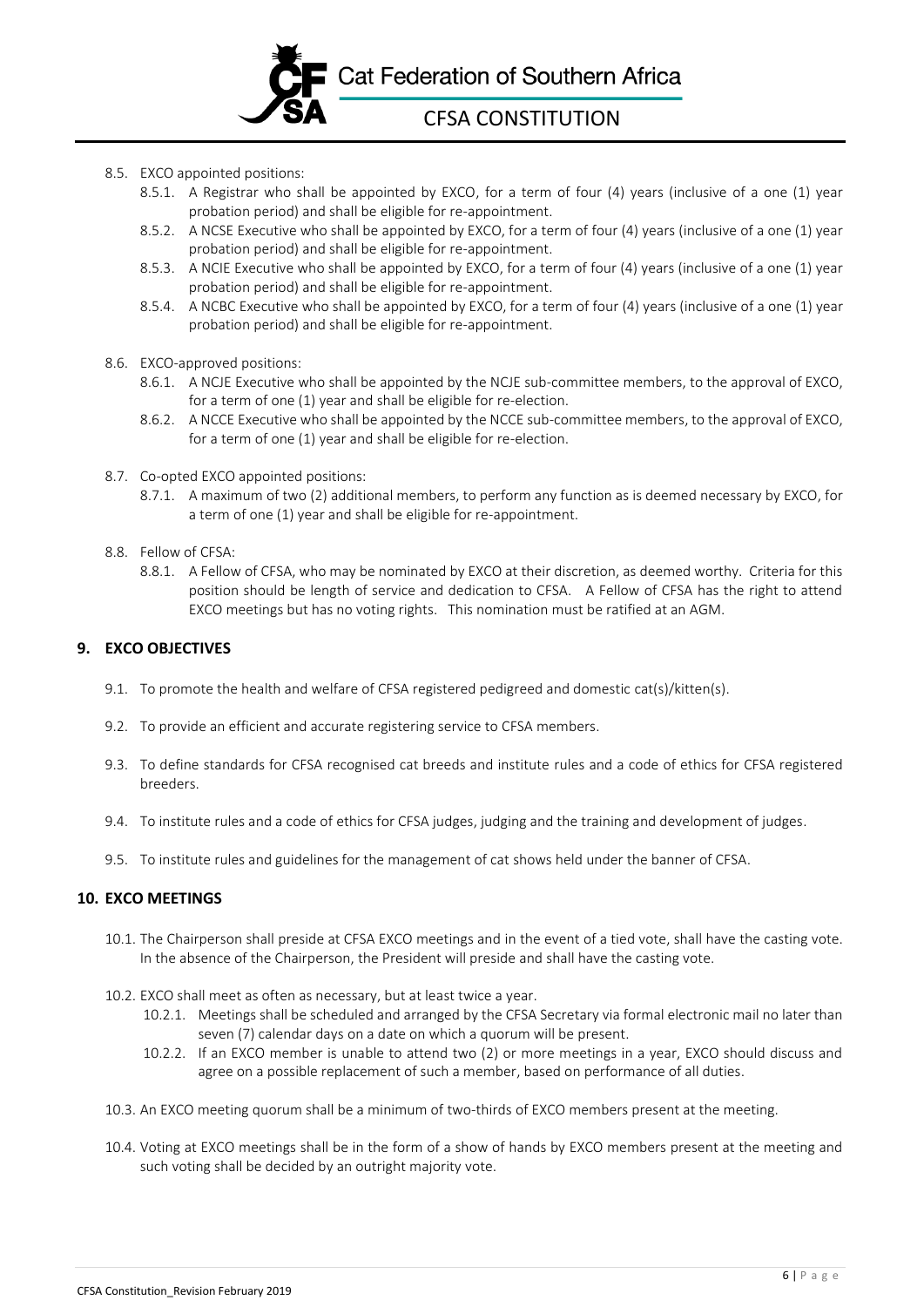

# **11. EXCO POSITIONS**

This section of the CFSA Constitution details the duties of the various EXCO sub-committees and portfolios.

#### 11.1. CFSA President

11.1.1. Position Name: CFSA President; the CFSA President is a single elected position.

#### 11.1.2. Role Description:

The CFSA President works in-conjunction with EXCO to further the association's objectives and represents CFSA on an official level. The President ensures that the organization's activities are compliant and in furtherance of its mission. He/she must be able to think strategically and be able to plan to align the organization and members. He/she must inspire and engage everyone to work for the betterment of the members and the cat fancy.

Anyone taking on this role must be committed to CFSA and must understand the scope of energy and time required to effectively do the job.

#### 11.1.3. Voting:

- 11.1.3.1. The CFSA President shall have one (1) vote at EXCO meetings.
- 11.1.3.2. In the absence of the CFSA Chairperson at an EXCO meeting, the CFSA President shall have the casting vote in the event of a tied vote.
- 11.1.3.3. The CFSA President shall have the casting vote at an AGM in the event of a tied vote.
- 11.1.3.4. The CFSA President shall have the casting vote at an EGM in the event of a tied vote.

#### 11.1.4. Roles and Responsibilities:

- 11.1.4.1. Presides at the CFSA AGM or EGM.
- 11.1.4.2. Presides at EXCO meetings, in the absence of the CFSA Chairperson.
- 11.1.4.3. Represents CFSA on an official level.
- 11.1.4.4. Furthers CFSA's objectives and identify potential growth opportunities.
- 11.1.4.5. Maintains the CFSA identity and image.

# 11.2. CFSA Chairperson

11.2.1. Position Name:

CFSA Chairperson; the CFSA Chairperson is a single elected position.

11.2.2. Role Description:

The CFSA Chairperson manages all official EXCO activities and works in conjunction with EXCO to further the association's objectives. The Chairperson must ensure that the Executive Committee functions properly, that there is full participation during meetings, all relevant matters are discussed, and effective decisions are made. He/she must monitor those decisions taken at meetings are implemented. Any person accepting this role must be dedicated to CFSA and recognise the responsibility and commitment required to effectively do the job.

#### 11.2.3. Voting:

- 11.2.3.1. The CFSA Chairperson shall have one (1) vote at EXCO meetings.
- 11.2.3.2. The CFSA Chairperson shall have the casting vote at an EXCO meeting, in the event of a tied vote.
- 11.2.3.3. In the absence of the CFSA President at an AGM/EGM meeting, the CFSA Chairperson shall have the casting vote in the event of a tied vote.
- 11.2.4. Roles and Responsibilities:
	- 11.2.4.1. Determine the necessity and frequency of EXCO meetings.
	- 11.2.4.2. Presides at EXCO meetings.
	- 11.2.4.3. Presides at the CFSA AGM or EGM in the absence of the CFSA President.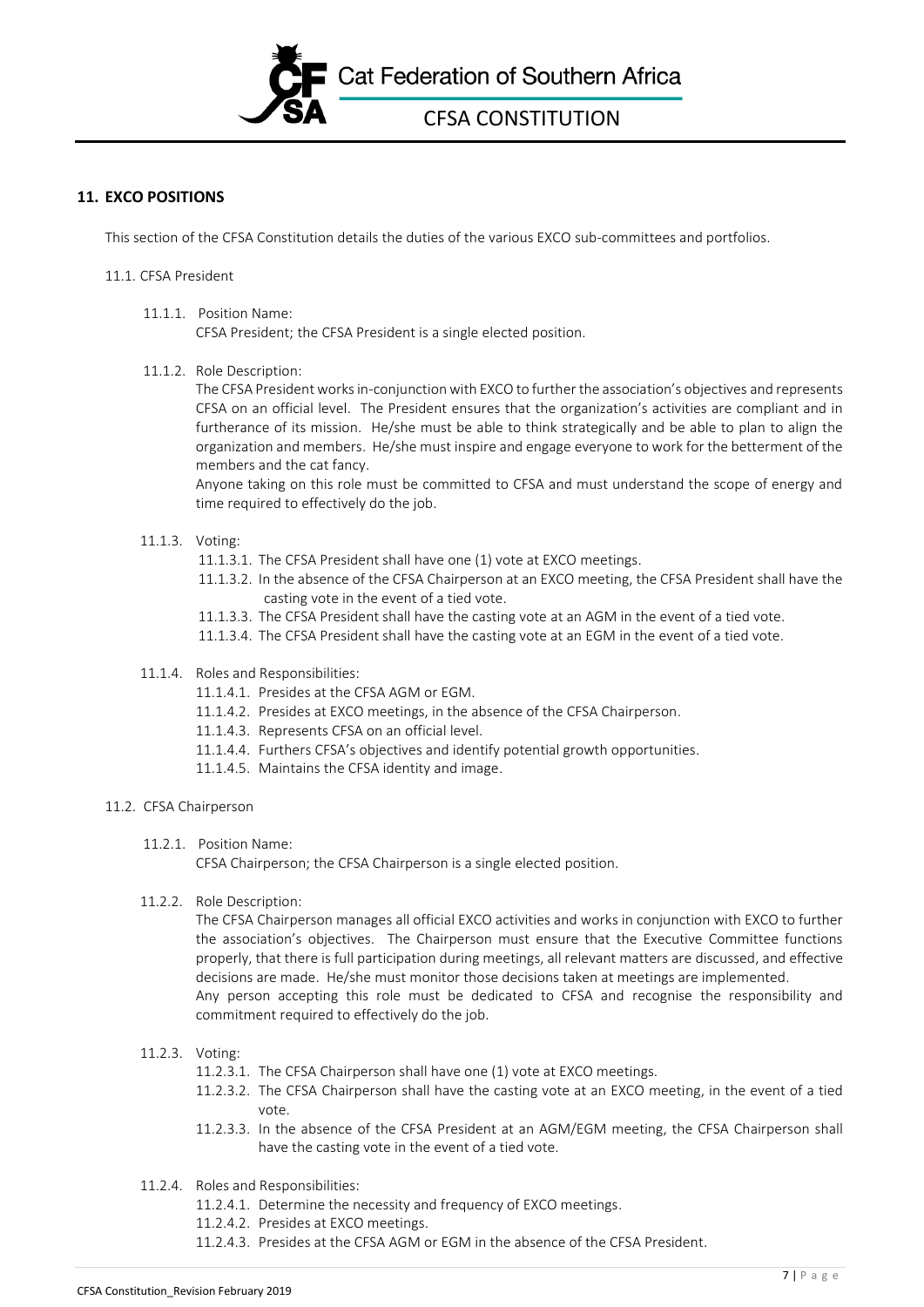

- 11.2.4.4. Represents CFSA on an official level.
- 11.2.4.5. Handles all EXCO related correspondence on behalf of EXCO.
- 11.2.4.6. Ensures that EXCO members carry out their responsibilities, as defined in the CFSA Constitution, and ad hoc responsibilities decided on at EXCO meetings.
- 11.2.4.7. Ensures that CFSA sub-committees operate within their authority, as defined in the CFSA Constitution.

#### 11.3. CFSA Treasurer

11.3.1. Position Name: CFSA Treasurer; the CFSA Treasurer is a single elected position.

#### 11.3.2. Role Description:

The CFSA Treasurer manages all financial-related CFSA activities, including the CFSA sub-committees' finances. Any person accepting this role must be dedicated to CFSA and be equipped with the required financial qualifications and/or experience.

# 11.3.3. Voting:

The CFSA Treasurer shall have one (1) vote at EXCO meetings.

- 11.3.4. Roles and Responsibilities:
	- 11.3.4.1. Manages all banking-related activities, including opening of an account and manages all transactional activities on behalf of CFSA.
	- 11.3.4.2. Keeps proper accounts of the income and expenditure of CFSA.
	- 11.3.4.3. Administers the CFSA assets and liabilities.
	- 11.3.4.4. Manages CFSA's financial affairs and the maintenance of financial records.
	- 11.3.4.5. Liaises with a selected independent auditing firm to conduct a financial audit.
	- 11.3.4.6. Manages EXCO approved sundry payments.
	- 11.3.4.7. Manages EXCO approved petty cash payments.
	- 11.3.4.8. Reconciles CFSA sub-committees' accounts.
	- 11.3.4.9. Reconciles CFSA members' accounts.
	- 11.3.4.10.Presents the CFSA financial statements at EXCO meetings and the AGM.

#### 11.4. CFSA Secretary

11.4.1. Position Name:

CFSA Secretary; the CFSA Secretary is a single elected position.

11.4.2. Role Description:

The CFSA Secretary co-ordinates all secretarial functions of CFSA EXCO, i.e., keeping of minutes, arranging of meetings, and archiving of the recorded meetings, any person accepting this role must be dedicated to CFSA and be equipped with the required secretarial skills and experience.

#### 11.4.3. Voting:

The CFSA Secretary shall have one (1) vote at EXCO meetings.

- 11.4.4. Roles and Responsibilities:
	- 11.4.4.1. Arranges EXCO meetings, as and when requested, with respect to date, venue and time.
	- 11.4.4.2. Compiles and distributes EXCO meeting agendas, at least seven (7) days prior to the meeting date.
	- 11.4.4.3. Compiles and distributes EXCO meeting minutes to EXCO members, within fourteen (14) days after the meeting date.
	- 11.4.4.4. Receives annual proposals for changes to the CFSA Constitution and/or Rules, from CFSA subcommittees and EXCO members.
	- 11.4.4.5. Collates the EXCO approved proposals for changes to the CFSA Constitution and/or Rules.
	- 11.4.4.6. Arranges the CFSA AGM or EGM, as per EXCO request, with respect to date, venue and time.
	- 11.4.4.7. Distributes the CFSA AGM or EGM notice, as defined in *point 3: Meetings* above.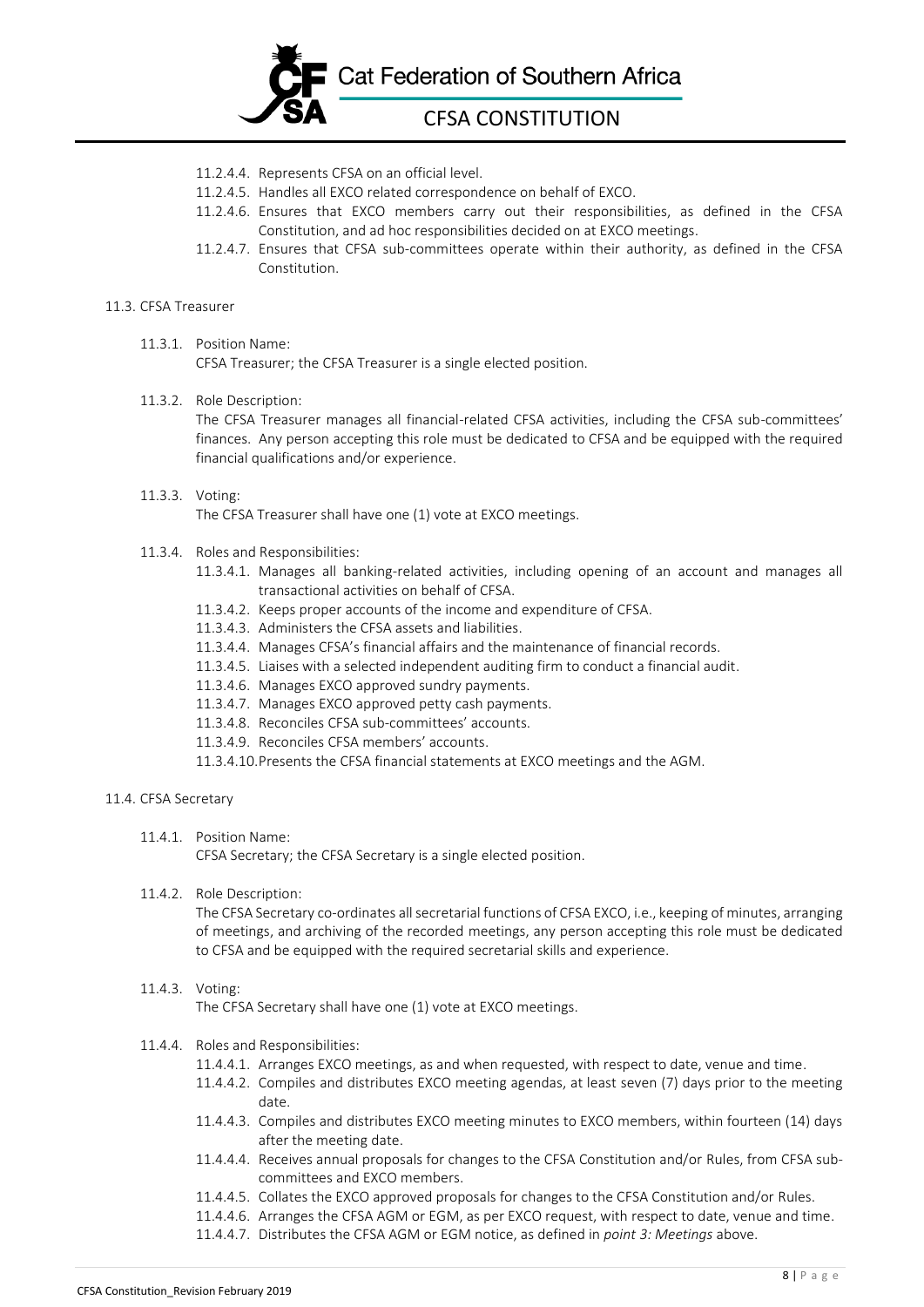

- 11.4.4.8. Distributes the CFSA AGM or EGM documentation, as defined in *point 3: Meetings* above.
- 11.4.4.9. Compiles and distributes the CFSA AGM or EGM minutes to EXCO members, within fourteen (14) days after the AGM or EGM date.

11.4.4.10. Archives EXCO, AGM or EGM recorded meetings.

11.4.4.11.Distributes communication to CFSA members, as and when requested by EXCO.

#### 11.5. CFSA Registrar

- 11.5.1. Sub-committee Name:
- 11.5.2. National Cat Registrar: the NCR is a single elected position, namely CFSA Registrar. At EXCO's discretion, additional members may be appointed, to the approval of the CFSA Registrar.
- 11.5.3. Role Description:

The CFSA Registrar controls and co-ordinates all registration-related functions of CFSA. Any person accepting this role must be dedicated to CFSA, equipped with the required computing skill, genetic knowledge, people skills and must comprehend the scope of energy and time required to effectively do the job.

#### 11.5.4. Voting:

The CFSA Registrar shall have one (1) vote at EXCO meetings.

#### 11.5.5. Roles and Responsibilities:

- 11.5.5.1. Manages all correspondence of NCR.
- 11.5.5.2. Executes all applications for registrations as received.
- 11.5.5.3. Ensures that proof of payment for any registrar services rendered.
- 11.5.5.4. Maintains records, registers, and files for all pedigreed and domestic cat(s)/kitten(s).
- 11.5.5.5. Maintains records, registers and files for all catteries, breeders, and breeding stock.
- 11.5.5.6. Maintains records, registers, and files for all transfers of ownership.
- 11.5.5.7. Maintains records, registers and files for all cats' titles and pedigree updates for said cat(s)/kitten(s).
- 11.5.5.8. Assists NCBC with registration-related enquiries.
- 11.5.5.9. Manages CFSA Registration System upgrades and/or changes.
- 11.5.5.10.Sends an updated list of CFSA registered breeders to NCIE for publishing on the CFSA website before the end of February each year and/or when required.

#### 11.6. CFSA NCBC

11.6.1. Sub-committee Name:

National Cat Breed Council: the sub-committee of NCBC consists of a Breeds' Executive appointed by EXCO and who shall represent the sub-committee at EXCO level. Further members must be proposed by the Breeds' Executive and appointed to the approval of EXCO. Members of the sub-committee must consist of at least two (2) members, other than the Breeds' Executive and must be suitably experienced and qualified.

#### 11.6.2. Role Description:

The CFSA Breeds' Executive co-ordinates all cat breeds, breeding and/or breeder-related functions of CFSA. Any person accepting this role must be dedicated to CFSA and equipped with the required breed, breeding and genetic knowledge to effectively do the job.

#### 11.6.3. Voting:

- 11.6.3.1. The CFSA Breeds' Executive shall have one (1) vote at EXCO meetings.
- 11.6.3.2. In the case of proposals for change to the CFSA Constitution and/or Rules, the CFSA Breeds' Executive will cast the NCBC vote in accordance with the majority vote of the sub-committee's members.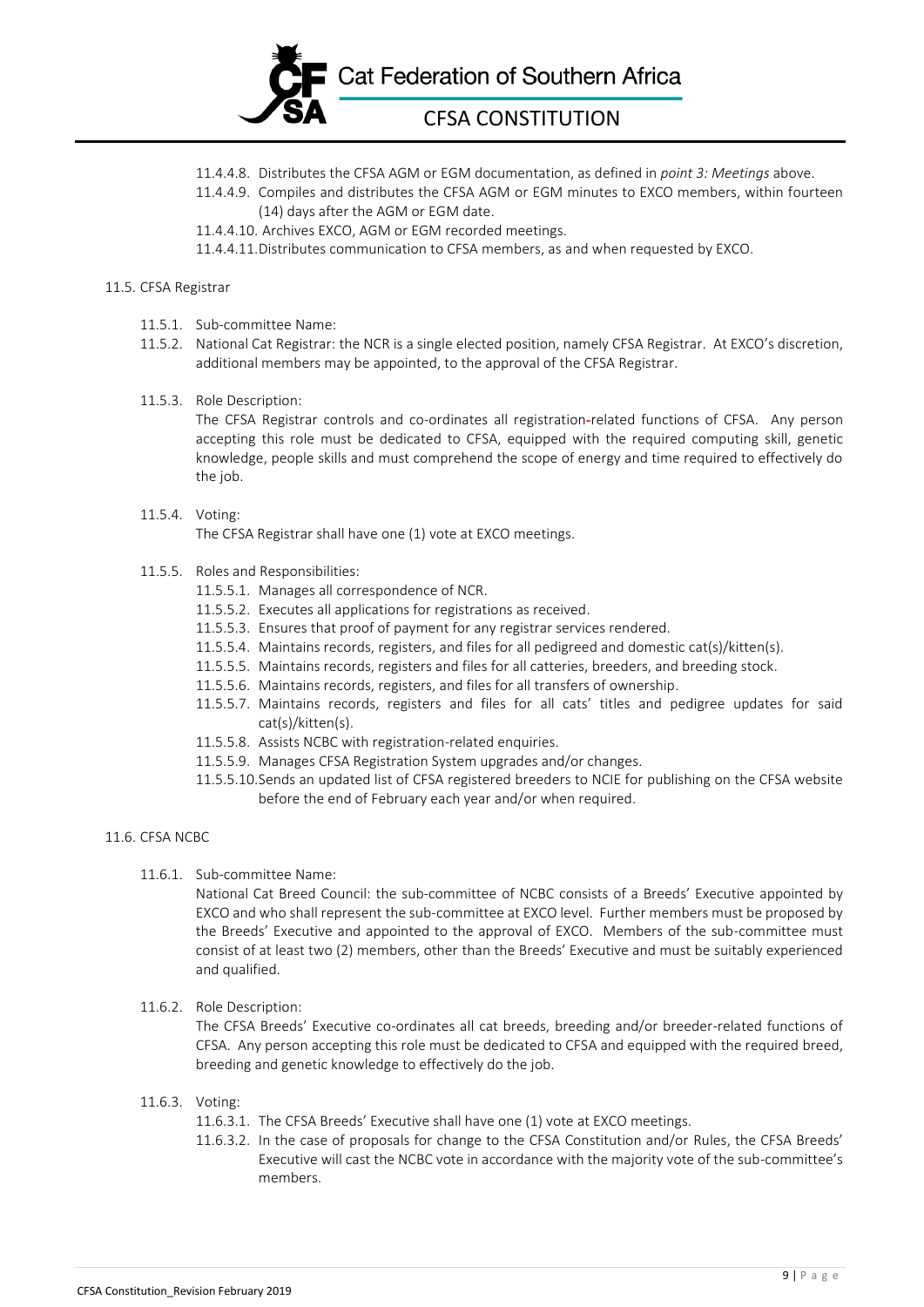

- 11.6.4. Roles and Responsibilities:
	- 11.6.4.1. Co-ordinates and distributes all breed and/or breeder information to all NCBC sub-committee members for review and input.
	- 11.6.4.2. Manages matters related to breed acceptance, standard of points and show groups.
	- 11.6.4.3. Manages matters related to CFSA recognised cat breeds, breeding and/or breeders.
	- 11.6.4.4. Encourages the formation of breed groups.
	- 11.6.4.5. Liaises with NCR regarding registration-related enquiries.
	- 11.6.4.6. Submits proposed NCBC approved changes to the Standard of Points to NCJE for consideration and approval.
	- 11.6.4.7. Submits proposed NCBC and NCJE approved changes to the Standard of Points to EXCO for approval; if approved the Standard of Points must be amended accordingly by NCBC.
	- 11.6.4.8. Maintains the official CFSA Breed ID Manual.
	- 11.6.4.9. Investigates all breeder-related complaints and propose a course of action, as defined in *point 10: Disciplinary Action* below.
	- 11.6.4.10.Consults with independent veterinarians, regarding health and/or genetic implications of breed and/or cattery husbandry-related topics.
	- 11.6.4.11.Liaises with the South African Veterinary Council (SAVC), to ensure that CFSA Breeders are kept up to date with changing protocols.
	- 11.6.4.12.Communicates any changed SAVC protocols to CFSA breeders, e.g., vaccination requirements.
	- 11.6.4.13.Follows updates to the South African Animal Health Act, 2002 (Act No 7 of 2002), to ensure that CFSA breeders are kept up to date with changed legislation.
	- 11.6.4.14.Communicates any relevant changes to the South African Animal Health Act, 2002 (Act No 7 of 2002), to CFSA breeders, e.g., control of animal diseases, food safety, etc.
	- 11.6.4.15.Sends an updated list of CFSA affiliated breed groups to NCIE for publishing, before the end of February each year and/or when required.
- 11.6.5. Breed Group Affiliation:

Any cat breed group, for breeds recognised by CFSA, who applies for association, will be considered by NCBC for affiliation with CFSA.

- 11.6.5.1. Breed Group Acceptance Criteria:
	- 11.6.5.1.1. Operates the breed group with a name acceptable to CFSA.
	- 11.6.5.1.2. Operates the breed group under a constitution acceptable to CFSA.
		- 11.6.5.1.3. Consists of at least three (3) CFSA registered breeders who represent the breeds covered by the Group and where possible, one such qualified breeder should be appointed as Breed Representative for NCBC.
		- 11.6.5.1.4. Breed groups may represent more than one breed.
- 11.6.5.2. Annual Affiliation Fees:
	- 11.6.5.2.1. An annual levy is payable to NCBC before the end of February each year.
	- 11.6.5.2.2. The levy amount to be determined on an annual basis by NCBC, to the approval of EXCO.
- 11.6.5.3. Affiliated Breed Group Roles and Responsibilities:
	- 11.6.5.3.1. A CFSA affiliated breed group may hold one (1) or more breeder/breedorientated educational event annually, to educate on various aspects of breeding and breed-related specificities with the support of breed council, in their chosen area of operation. Such events will be subject to the breed group's annual budget and sponsorship received for the given year; and/or supply useful, researched articles of breed-related subjects to NCBC to be approved for NCIE to publish in CFSA annual newsletters or on the CFSA website annually.
	- 11.6.5.3.2. A breed group may hold one (1) or more shows annually under the auspices of an existing CFSA affiliated club. Shows held by CFSA affiliated breed group(s) must adhere to the CFSA Show Rules and must be All Breeds Championship shows.

11.7. CFSA NCJE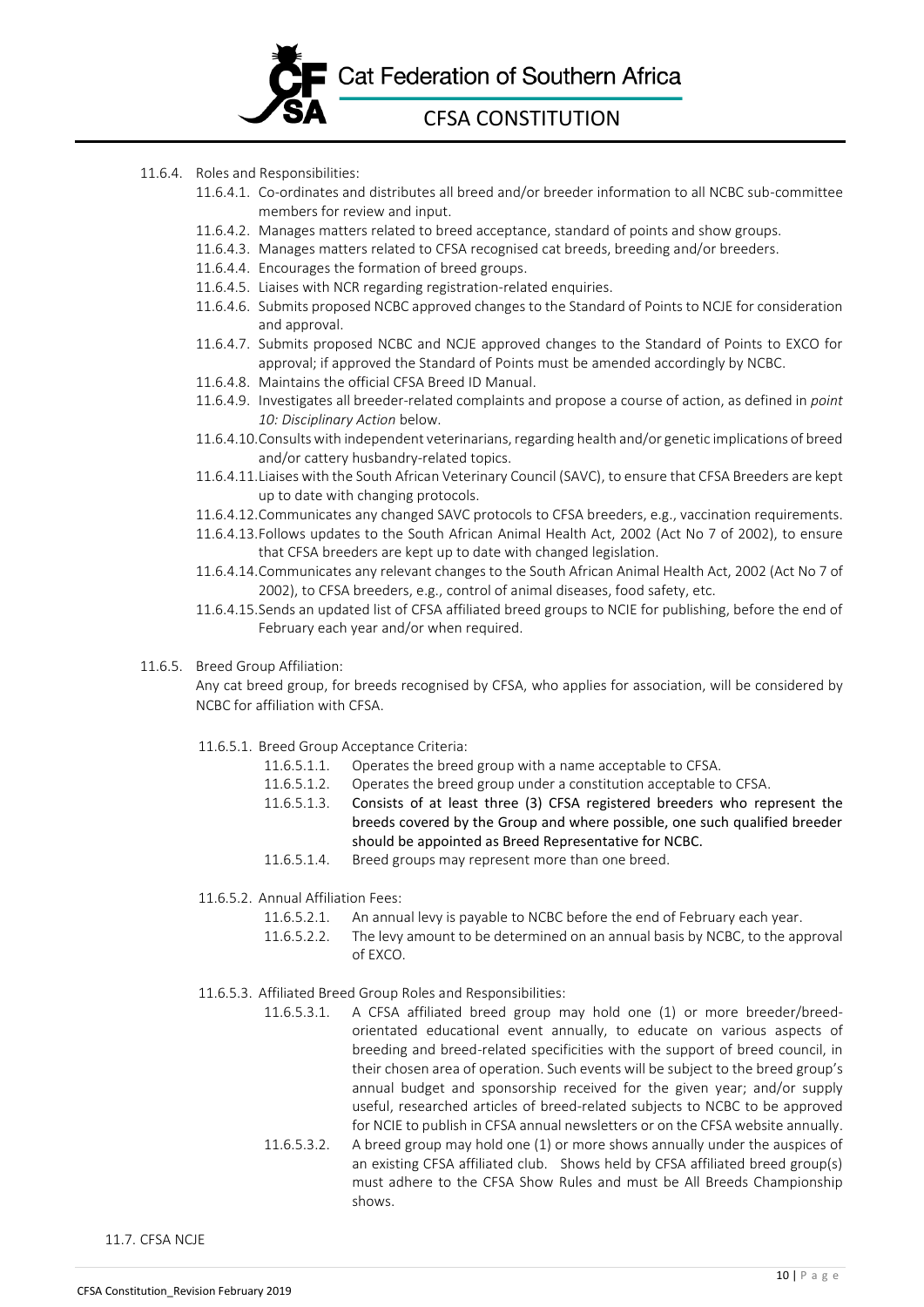

11.7.1. Sub-committee Name:

National Cat Judges Executive: the sub-committee of NCJE consists of at least three (3) members, proposed, and elected by the judges' forum(s), to the approval of EXCO. These members will form the NCJE sub-committee and must be fully qualified CFSA All Breeds judges of good standing. The NCJE subcommittee will elect the Judges' Executive representing NCJE at EXCO level.

11.7.2. Role Description:

The CFSA Judges' Executive co-ordinates all cat judging related functions of CFSA and judges training curriculums. Any person accepting this role must be dedicated to CFSA and qualified as a CFSA All Breeds Judge.

## 11.7.3. Voting:

- 11.7.3.1. The CFSA Judges' Executive shall have one (1) vote at EXCO meetings.
- 11.7.3.2. In the case of proposals for change to the CFSA Constitution and/or Rules, the CFSA Judges' Executive will cast the NCJE vote in accordance with the majority vote of the sub-committee's members.

#### 11.7.4. Roles and Responsibilities:

- 11.7.4.1. Co-ordinates and distributes all judging and/or judges' information to the NCJE sub-committee members, as well as judges' forum(s) for review and input.
- 11.7.4.2. Consults with NCBC regarding matters related to breed acceptance, standard of points and show groups.
- 11.7.4.3. Manages matters related to CFSA affiliated judges, guest judges and student judges.
- 11.7.4.4. Manages the judges' training curriculums.
- 11.7.4.5. Encourages CFSA members to complete the CFSA General Course and potentially enroll for judges' training courses.
- 11.7.4.6. Hosts CFSA General Courses, as determined by NCJE.
- 11.7.4.7. Hosts one (1) or more Judges' Training Course(s) annually, as determined by NCJE.
- 11.7.4.8. Hosts one (1) Judges' Symposium at least every three (3) years.
- 11.7.4.9. Submits proposed NCJE approved changes to the Standard of Points to NCBC for consideration and approval.
- 11.7.4.10.Submits proposed NCJE and NCBC approved changes to the Standard of Points to EXCO for approval.
- 11.7.4.11.Investigates all judges and judging related complaints and propose a course of action, as defined in *point 10: Disciplinary Action* below.
- 11.7.4.12.Verifies the judges' allocation for CFSA shows for correctness in terms of allocated judges' qualifications.
- 11.7.4.13.Ensures that all CFSA affiliated judges and CFSA student judges sign the CFSA Judges' Code of Ethics annually.
- 11.7.4.14.Compiles and sends a show availability grid to NCSE, before the end of February each year and/or when required.
- 11.7.4.15.Sends an updated list of CFSA affiliated judges to NCIE for publishing before the end of February each year and/or when required.
- 11.7.5. Judges' Forum(s) Affiliation:

Any judges' forum, recognised by CFSA, who applies for association, will be considered by NCJE for affiliation with CFSA.

- 11.7.5.1. Judges' Forum(s) Acceptance Criteria:
	- 11.7.5.1.1. Operates the judges' forum with a name acceptable to CFSA.
	- 11.7.5.1.2. Operates the judges' forum under a constitution acceptable to CFSA.
	- 11.7.5.1.3. Consists of at least one (1) CFSA All Breeds Judge and one (1) or more other CFSA Judge's, who have completed a judges' course and have passed qualifying examinations, as verified by NCJE.
	- 11.7.5.1.4. Maintains all acceptance criteria, as listed above, to ensure good standing.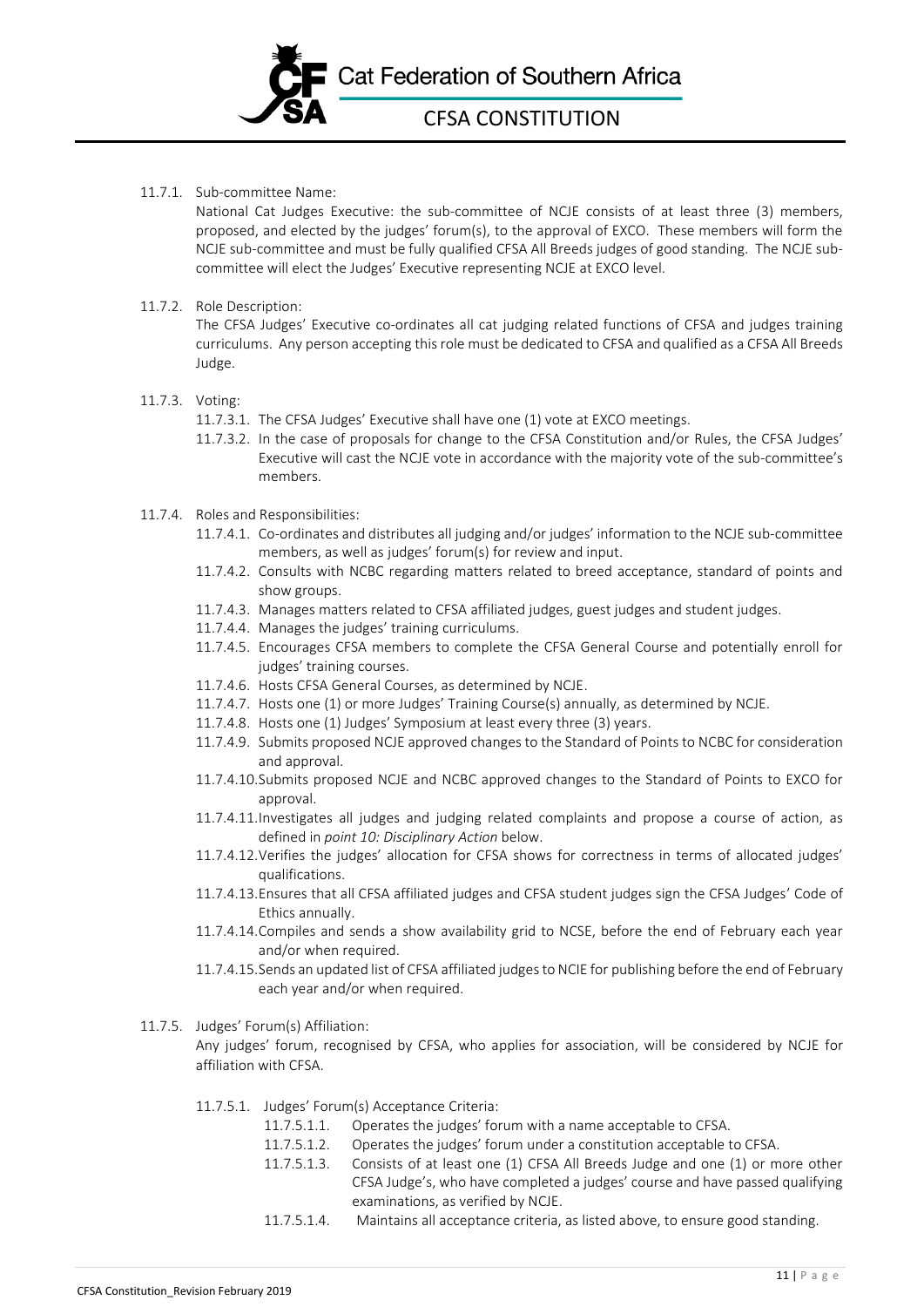

#### 11.7.5.2. Annual Affiliation Fees:

- 11.7.5.2.1. An annual levy is payable to NCJE before the end of February each year.
- 11.7.5.2.2. The levy amount to be determined on an annual basis by NCJE, to the approval of EXCO.

## 11.8. CFSA NCSE

11.8.1. Sub-committee Name:

National Cat Show Executive: the sub-committee of NCSE consists of at least three (3) members. The Show Executive, representing NCSE at EXCO level will be appointed by EXCO. Further members will be proposed by the CFSA Show Executive, to the approval of EXCO. Members of NCSE must understand the CFSA Show Rules and points system; and may not be an active cat judge.

11.8.2. Role Description:

The CFSA Show Executive controls and co-ordinates the administration and official results of all CFSA shows. Any person accepting this role must be dedicated to CFSA and equipped with the required skill set to capture and verify the official show results and points. The CFSA Show Executive must be morally and ethically acceptable and must be able to execute the function in confidentiality.

#### 11.8.3. Voting:

- 11.8.3.1. The CFSA Show Executive shall have one (1) vote at EXCO meetings.
- 11.8.3.2. In the case of proposals for change to the CFSA Constitution and/or Rules, the CFSA Show Executive will cast the NCSE vote in accordance with the majority vote of the sub-committee's members.
- 11.8.4. CFSA Show Executive All Breeds Championship Show Roles and Responsibilities:
	- 11.8.4.1. Co-ordinates and distributes all show and/or show rules information to the NCSE subcommittee members, as well as CFSA affiliated Club Committees and Show Managers.
	- 11.8.4.2. Compiles standardised show entry forms annually.
	- 11.8.4.3. Receives show grids, from the CFSA affiliated Club Committees and Show Managers.
	- 11.8.4.4. Verifies the received show grids with NCBC for correctness of show groups and breed IDs.
	- 11.8.4.5. Verifies the received show grids with NCR for correctness of exhibits' registration numbers, dates of birth, transfer of ownership and spay/neuter details.
	- 11.8.4.6. Verifies exhibits' title changes.
	- 11.8.4.7. Checks judges' allocation in terms of duplicate judges' allocations for the same exhibits at consecutive shows; and proposes changes to the CFSA affiliated Club Committee and Show Managers.
	- 11.8.4.8. Submits the NCSE approved judges' allocation to NCJE for approval.
	- 11.8.4.9. Notifies the CFSA affiliated Club Committee and Show Managers once NCJE has approved the judges' allocations.
	- 11.8.4.10.Coordinates the compilation of judges' books for the show.
	- 11.8.4.11.Provides the Show Manager with the required Best in Show judges' slip template, for allocation of Best in Show Judges, by the Show Manager.
	- 11.8.4.12.Supplies CFSA affiliated Club Committee and Show Managers with the prepared show grid to capture exhibit awards and nominations, during the actual show, but prior to Best in Show.
	- 11.8.4.13.Once the judging portion of the show has been completed, the Show Manager appointed awards table assistants must leave the awards table area.
	- 11.8.4.14.During Best in Show, the Show Manager selected All Breeds Judges complete their respective scoring and submit their judges' slips to the CFSA Show Executive for the official results capturing.
	- 11.8.4.15.Once the results as captured by the CFSA Show Executive have been electronically calculated, he/she will provide the Show Manager with the winner-results for announcement.
	- 11.8.4.16.Communicates the show winner-results, as announced by the Show Manager during the show to NCIE for publishing, within forty-eight (48) hours.
	- 11.8.4.17.Submits the electronically calculated show results, as well as physical judges' slips to NCSE member "a" for verification of correctness, within forty-eight (48) hours.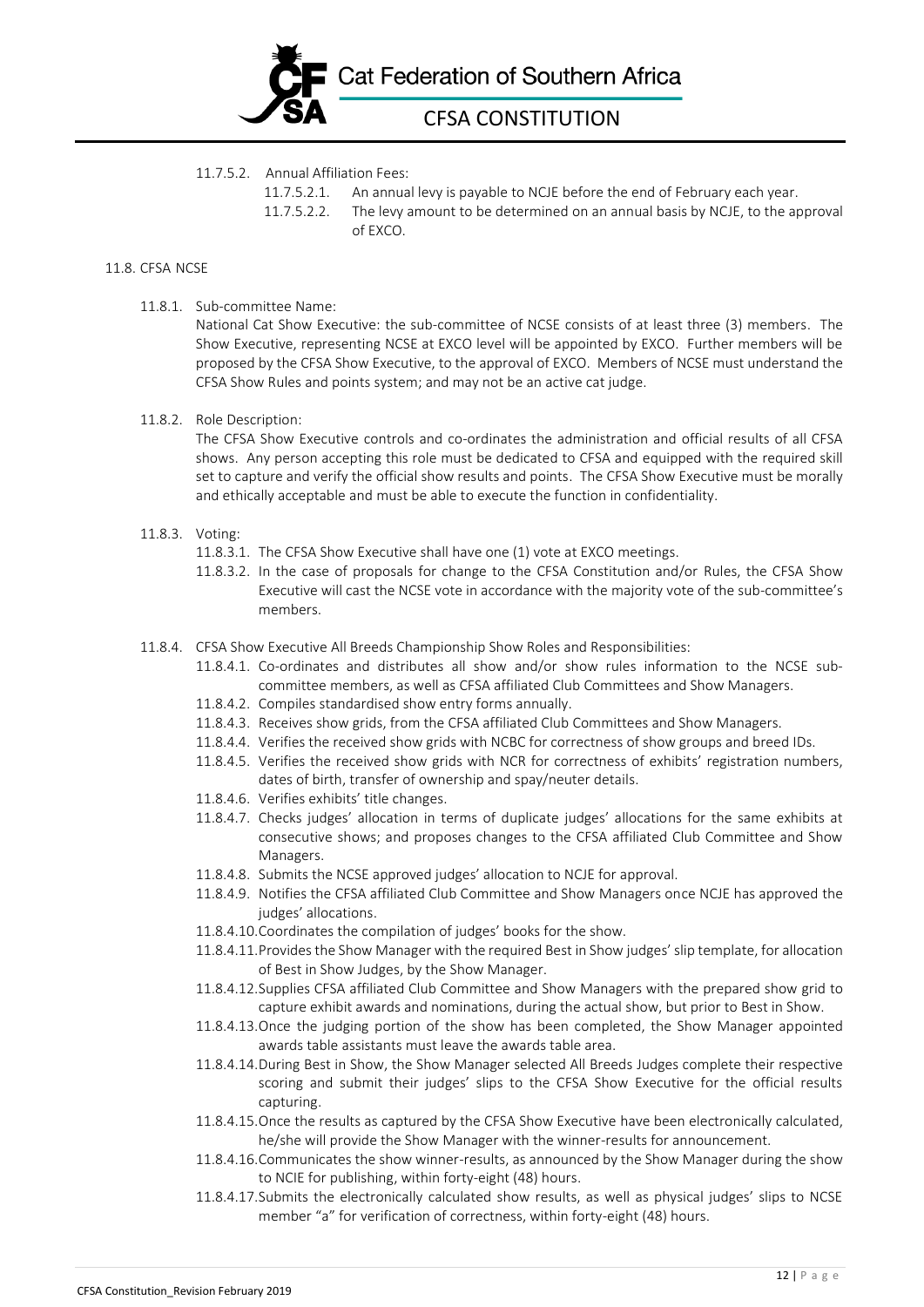

- 11.8.4.18.Submits the electronically calculated show grid, as well as physical judges' reports to NCSE member "b" for verification of correctness, within forty-eight (48) hours.
- 11.8.4.19.Captures the verified show grid and verified show results in the CFSA COTY system.
- 11.8.4.20.Exports exhibits' title changes after every show and communicates said changes to NCR for updating of the CFSA Registration System.
- 11.8.4.21.Sends approved CFSA show calendar to NCIE for publishing before the end of December each year and/or when required.
- 11.8.5. CFSA Show Executive Annual COTY/GARS Roles and Responsibilities:
	- 11.8.5.1. Generates a COTY Finalist Report, from the CFSA COTY System and submits to NCSE member "b" for comparison with the consolidated show grid and verification.
	- 11.8.5.2. Generates a COTY Special Awards Report, from the CFSA COTY System and submits to NCSE member "b" for comparison with the consolidated show grid and verification.
	- 11.8.5.3. Notifies owners of COTY Finalists.
	- 11.8.5.4. Communicates alphabetical list of COTY Finalist names to NCIE for publishing, within seven (7) days of the last qualifying CFSA All Breeds Championship Show.
	- 11.8.5.5. Notifies appointed GARS Show Manager of GARS qualifiers.
	- 11.8.5.6. Prepares COTY/GARS certificates.
	- 11.8.5.7. Prepares the annual COTY and Special Awards Result File for announcement.
	- 11.8.5.8. Captures the final points electronically, for the Cat of the Year winner only.
	- 11.8.5.9. Submits the physical judges' scoring slips for the Cat of the Year winner only, for auditing by NCSE member "a".
	- 11.8.5.10.Submits the electronically captured final points for the Cat of the Year winner only, for auditing by NCSE member "b".
	- 11.8.5.11.Updates the annual COTY and Special Awards Result File, with the verified Cat of the Year winner and GARS winners' detail (as received from the GARS Show Manager).
	- 11.8.5.12.Hands over annual COTY and Special Awards Result File, to the COTY Event Manager for announcement, two (2) hours prior to the COTY Gala.
	- 11.8.5.13.Sends official COTY and Special Awards Results to NCIE for publishing.

#### 11.9. CFSA NCIE

11.9.1. Sub-committee Name:

National Cat Information Executive; the NCIE consists of a single elected position. The CFSA Information Executive is appointed by EXCO. At EXCO's discretion, additional members may be appointed to the approval of the Information Executive.

#### 11.9.2. Role Description:

The CFSA Information Executive co-ordinates all information and publication related functions of CFSA. Any person accepting this role must be dedicated to CFSA, equipped with the required computing and people skills and must comprehend the scope of energy and time required to effectively do the job.

#### 11.9.3. Voting:

11.9.3.1. The CFSA Information Executive shall have one (1) vote at EXCO meetings.

#### 11.9.4. Roles and Responsibilities:

- 11.9.4.1. Manages the publishing of all CFSA pertinent information on the CFSA website and social media.
- 11.9.4.2. Manages a social media group on behalf of EXCO to promote the CFSA brand, communication to members and publishing of official CFSA notices and/or show notices.
- 11.9.4.3. Creates and maintains the CFSA website.
- 11.9.4.4. Publishes the Standard of Points on the CFSA website, as received from NCBC/NCJE, when required.
- 11.9.4.5. Publishes the Constitution, Rules and Code of Ethics, as well as any approved change thereto, on the CFSA website, before the end of March each year.
- 11.9.4.6. Updates the affiliated *Clubs* page of the CFSA website before the end of March each year and/or when required.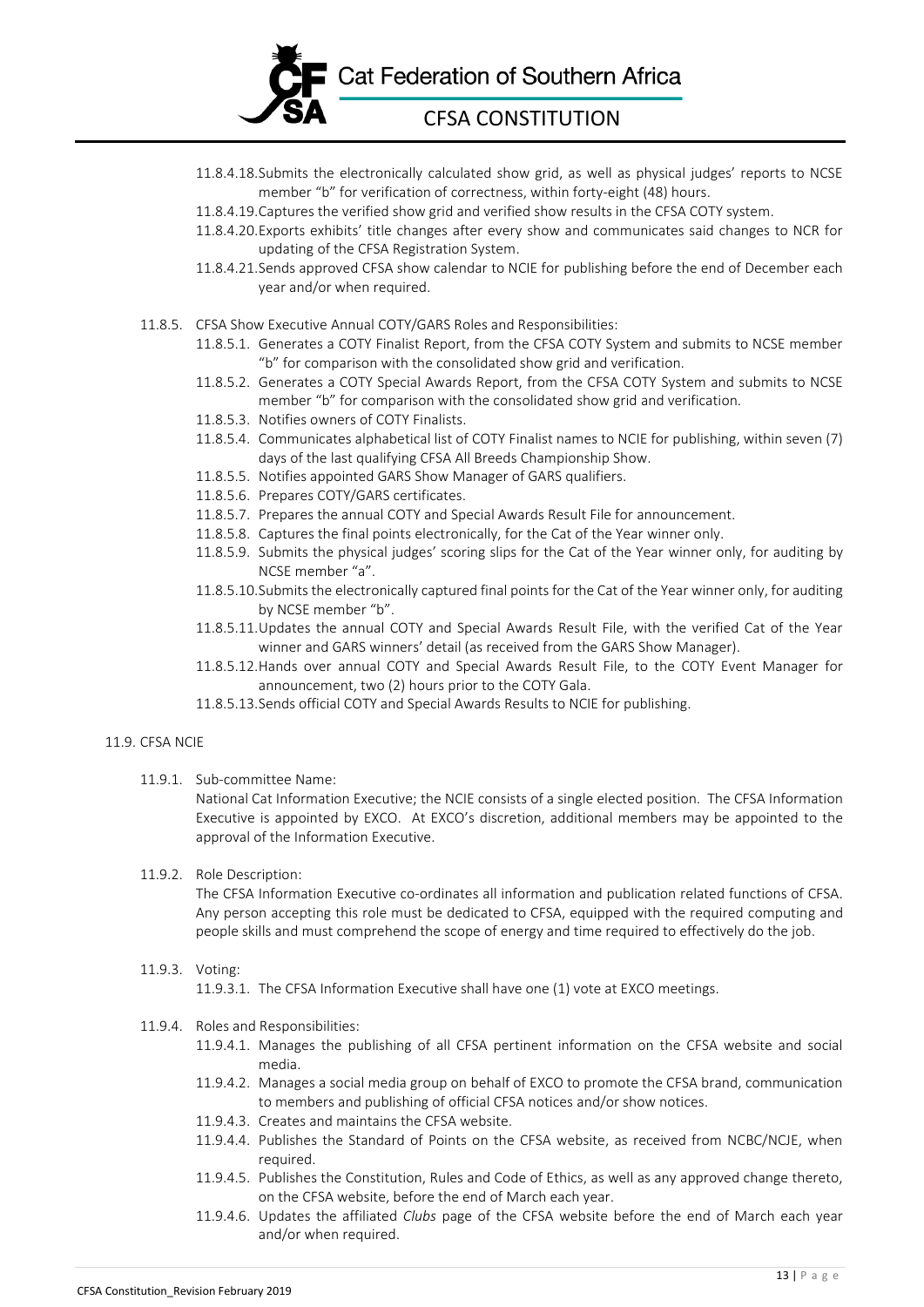

- 11.9.4.7. Updates the affiliated *Breed Groups* page of the CFSA website, before the end of March each year and/or when required.
- 11.9.4.8. Updates the affiliated *Judges* page of the CFSA website before the end of March each year and/or when required.
- 11.9.4.9. Updates the registered *Breeders* page of the CFSA website before the end of March each year and/or when required.
- 11.9.4.10.Updates the *EXCO* page of the CFSA website before the end of March each year and/or when required.
- 11.9.4.11.Updates the *Registrar* page of the CFSA website, with the following year's registration forms, as approved by EXCO, before the end of December each year and/or when required.
- 11.9.4.12.Updates the *History* page of the CFSA website when required.
- 11.9.4.13.Updates the *Contact Us* page of the CFSA website when required.
- 11.9.4.14.Responds to any enquiries received via e-mail and/or the CFSA website and any other noninformation related channels passed onto the correct CFSA Executive.
- 11.9.4.15.Publishes the show calendar for the following year's show season before the end of December each year and/or when required.
- 11.9.4.16.Creates show events on the CFSA social media group, upon receipt of the official show entry forms.
- 11.9.4.17.Compiles and publishes the official CFSA show results, as received from NCSE, within seventytwo (72) hours of said show.
- 11.9.4.18.Publishes the COTY finalists (in alphabetical order), as received and instructed by NCSE, on social media.
- 11.9.4.19.Compiles and publishes the official CFSA COTY results, as received from NCSE, within seven (7) days after the Cat of the Year event, each year.
- 11.9.4.20.Updates the *Achievers* page of the CFSA website before the end of October each year and/or when required.

#### 11.10. CFSA NCCE

#### 11.10.1. Sub-committee Name:

National Cat Clubs' Executive, the sub-committee of NCCE consists of at least three (3) members, proposed, and elected by the clubs' committees. These members will form the NCCE sub-committee and will elect the Clubs Executive, representing NCCE at EXCO level, to the approval of EXCO.

#### 11.10.2. Role Description:

The CFSA Clubs Executive co-ordinates all cat club(s) related functions of CFSA. Any person accepting this role must be dedicated to CFSA and must communicate with CFSA affiliated clubs on a regular basis.

#### 11.10.3. Voting:

- 11.10.3.1. The CFSA Clubs Executive shall have one (1) vote at EXCO meetings.
- 11.10.3.2. In the case of proposals for change to the CFSA Constitution and/or Rules, the CFSA Clubs Executive will cast the NCCE vote in accordance with the majority vote of the subcommittee's members.

#### 11.10.4. Roles and Responsibilities:

- 11.10.4.1. Co-ordinates and distributes all pertinent information to CFSA affiliated club(s).
- 11.10.4.2. Provides CFSA affiliated club(s) with guidelines in terms of required club constitution and rules changes.
- 11.10.4.3. Obtains CFSA affiliated club(s) AGM minutes each year.
- 11.10.4.4. Obtains CFSA affiliated club(s) membership lists by 28 February each year.
- 11.10.4.5. Compiles and maintains a consolidated CFSA affiliated club(s) membership list.
- 11.10.4.6. Sends the consolidated CFSA affiliated club(s) membership list to the CFSA Chairperson, CFSA Registrar, CFSA Secretary and NCIE, by middle March each year and when updated.
- 11.10.4.7. Sends list of CFSA affiliated club(s) committee contact detail to NCIE for publishing before the end of February each year and/or when required.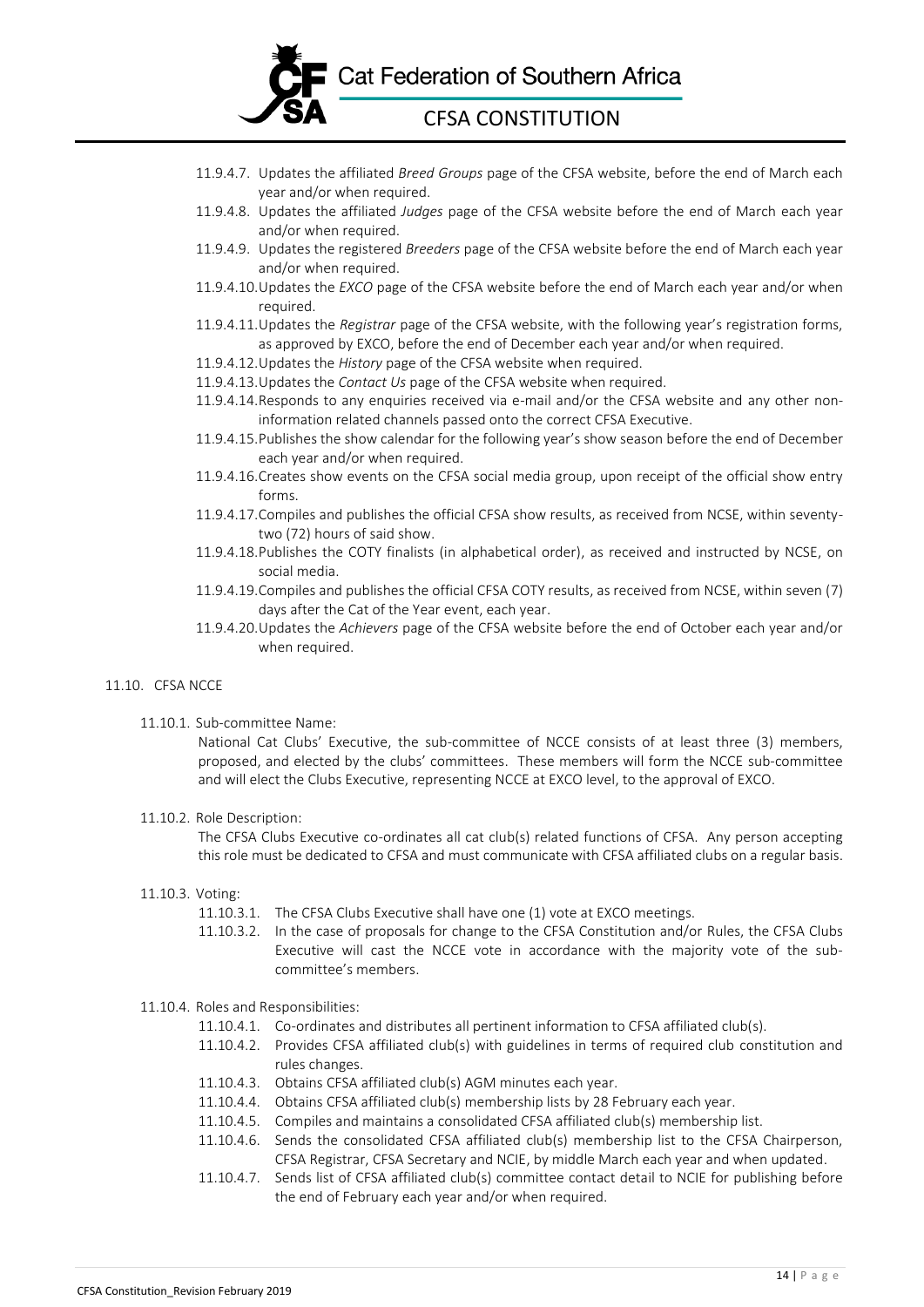

- 11.10.4.8. Sends CFSA show entry forms, as received from the relevant Show Managers to all CFSA members and/or known exhibitors, at least two (2) weeks before the relevant show's closing date.
- 11.10.5. Cat Clubs Affiliation:

Any cat club, recognised by CFSA, who applies for association, will be considered by NCCE for affiliation with CFSA.

- 11.10.6. Cat Clubs Acceptance Criteria:
	- 11.10.6.1. Operates the cat club with a name acceptable to CFSA.
	- 11.10.6.2. Operates the cat club under a constitution acceptable to CFSA.
	- 11.10.6.3. Consists of at least twenty (20) members.
	- 11.10.6.4. Hosts at least one (1) All Breeds Championship Cat Show, per year, in accordance with the rules, as prescribed in the CFSA Show and Judges' Rules.
	- 11.10.6.5. Invites only CFSA accredited judges as approved by NCJE to officiate at said shows.
	- 11.10.6.6. Provides NCCE with AGM minutes, committee member lists (including roles and contact detail) and a detailed membership list before the end of February each year and when updated.
	- 11.10.6.7. Maintains all acceptance criteria, as listed above, to ensure good standing.
- 11.10.7. Annual Affiliation Fees:
	- 11.10.7.1. An annual levy is payable to NCCE before the end of February each year.
	- 11.10.7.2. The levy amount to be determined on an annual basis by EXCO.

## **12. EXCO ELECTION**

- 12.1. Nominations for two (2) of the positions of President, Chairperson, Treasurer or Secretary shall be called for every two (2) years, sent to all paid-up CFSA members at least two (2) months before the date of the AGM or EGM, via electronic communication.
- 12.2. Voting shall be in the form of written ballot and shall take place at the AGM or EGM. A simple majority vote, including proxy, postal and 'in attendance' votes, will determine the election outcome.
- 12.3. Nomination Prerequisites:
	- 12.3.1. Nominations may come from any fully paid-up CFSA member, as defined in *point 5: Membership* above, and must be accompanied by a curriculum vitae of the nominee.
	- 12.3.2. A nominee must be a fully paid-up member of a CFSA affiliated club for a minimum period of two (2) consecutive calendar years, i.e., from January to December of any consecutive two (2) years.
	- 12.3.3. For positions of a specific skill set, a nominee must be equipped with the required qualifications or experience.
	- 12.3.4. Nominations must be supported by the consent signature of the nominee.
	- 12.3.5. Nominations must be supported by the names and signatures of two (2) alternative fully paid-up CFSA members, as defined in *point 5: Membership* above.
- 12.4. Nomination Process:
	- 12.4.1. Complete the CFSA nomination form, including the prerequisites above.
	- 12.4.2. Submit the completed and signed CFSA nomination form and nominee's curriculum vitae to the indicated EXCO member on the nomination form.
	- 12.4.3. EXCO will review the received nominations.
	- 12.4.4. Nominees found morally and ethically acceptable shall be included in the list of nominations for the relevant positions.
	- 12.4.5. In the event of an objection to the EXCO decision in terms of moral and ethical acceptability or qualification, the objection can be lodged at the AGM or EGM. A two-thirds majority vote of fully paid-up CFSA members present at the AGM or EGM, as defined in *point 5: Membership* above, shall be required to overrule the EXCO decision.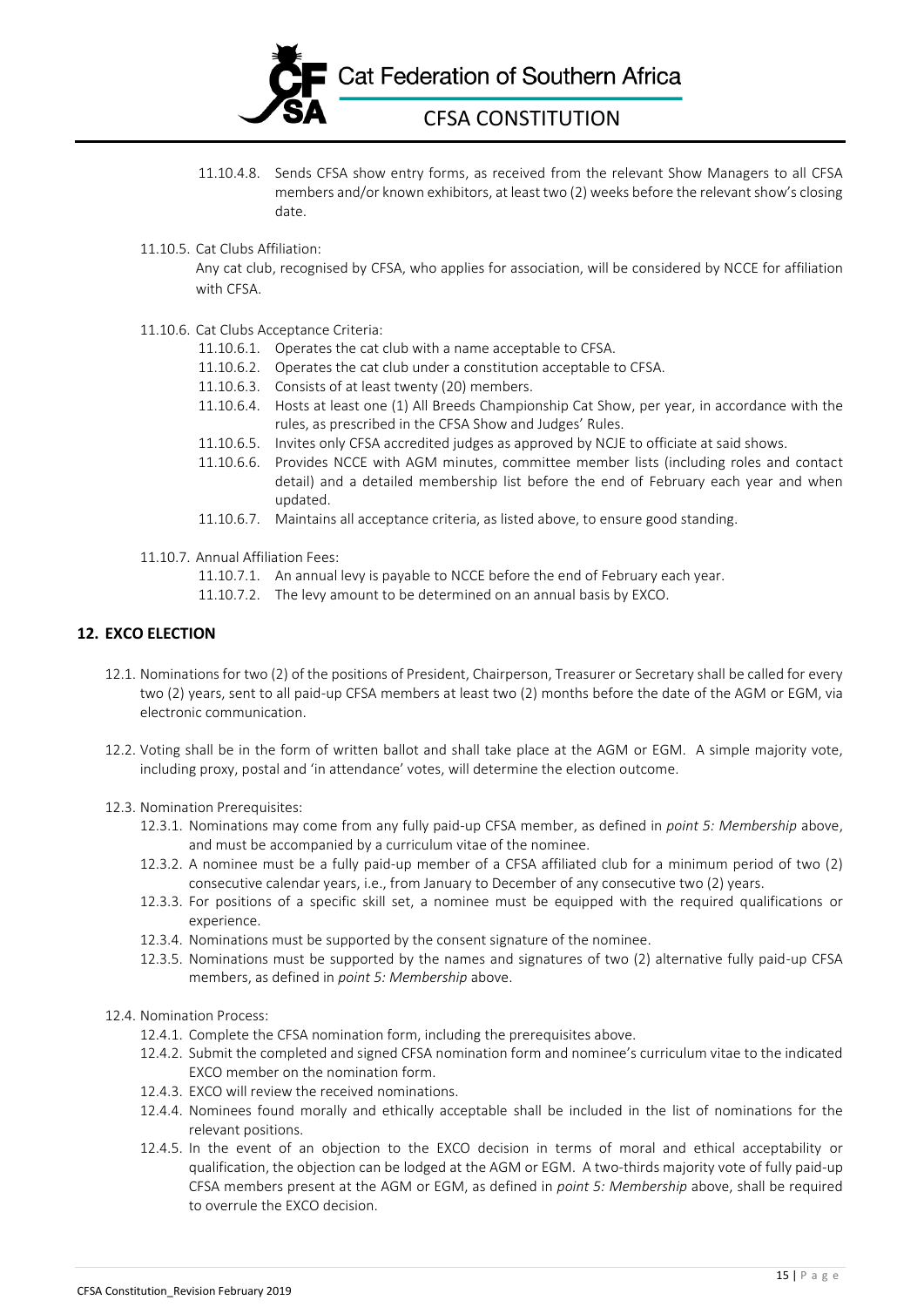

12.4.6. The list of nominations of each position shall be circulated to fully paid-up CFSA members, as defined in *point 5: Membership* above, together with the AGM or EGM documentation, as defined in *point 3: Meetings* above.

# **13. FINANCES**

- 13.1. The financial year shall commence on 1 January and terminate on 31 December of each year.
- 13.2. EXCO shall obtain the services of an independent firm to conduct an audit of the financials within ninety (90) days after the close of the financial year.
- 13.3. The sundry expenses of EXCO members shall be paid by CFSA, pending prior approval by means of a simple majority vote by EXCO.

## **14. DISCIPLINARY ACTION**

EXCO shall be empowered to expel or suspend any Club, Judge, Group, Forum or Member of an affiliated body, found guilty of unethical behavior or fraud; who does not conform to the CFSA Constitution and/or CFSA Rules; found guilty of any act or conduct detrimental to the best interest and welfare of cat(s)/kitten(s) in general, CFSA and/or CFSA EXCO; found guilty of slanderous behaviour towards CFSA, including its members and EXCO on, but not limited to, social media.

The following procedures will be followed for offences/complaints:

- 14.1. Once a complaint is received, it will be forwarded to the party concerned within seven (7) days and be directed to the according sub-committee.
	- 14.1.1. The concerned party will then have fourteen (14) days to submit an explanation or a remedy to the complaint.
	- 14.1.2. The relevant sub-committee chair will then have a further fourteen (14) days to submit an opinion on such an explanation and/or remedy.
	- 14.1.3. The matter will then be presented to the full members of the sub-committee for a vote, should they vote, by simple majority, that the complaint needs to be acted on by EXCO, it will be duly forwarded to EXCO.
	- 14.1.4. EXCO will consider the complaint and appointed a 3-person tribunal to preside over the decision. The tribunal should be made up of person appropriately equipped and trained in the field under which the complaint is brought. The tribunal shall be made up of one (1) EXCO member, one (1) person from the relevant area and one (1) general member to represent all the interests of CFSA.
	- 14.1.5. The relevant sub-committee and the concerned party shall present their explanations to the tribunal for decision.
	- 14.1.6. The 3-person tribunal's decision will be that of a simple majority upon the voting thereof. The tribunal will have fourteen (14) days from receipt of representations from both sides to cast their vote on the  $14<sup>th</sup>$  day, at a time specified by the appointed tribunal and to submit its decision to the CFSA Chairperson.
	- 14.1.7. Should the concerned party wish to appeal the decision taken by the 3-person tribunal, an appeals' tribunal of five (5) persons must be appointed by EXCO, two (2) EXCO members, two (2) persons from the relevant area of expertise and one (1) general member to represent all the interests of CFSA.
	- 14.1.8. The decision of the appeals' tribunal is final, and binding and it will have fourteen (14) days from receipt of representations from both sides to submit its decision to the CFSA Chairperson.
	- 14.1.9. Based on the recommendation from the tribunal/s, EXCO shall warn, suspend, or expel such offending body, based on a simple majority EXCO vote.
- 14.2. During the period of suspension or upon expulsion, the offender shall cease to enjoy the privileges or advantages of CFSA, effective immediately.
- 14.3. Notwithstanding suspension or upon expulsion such body shall remain liable for any dues or other amounts owing to CFSA by virtue of its previous membership.